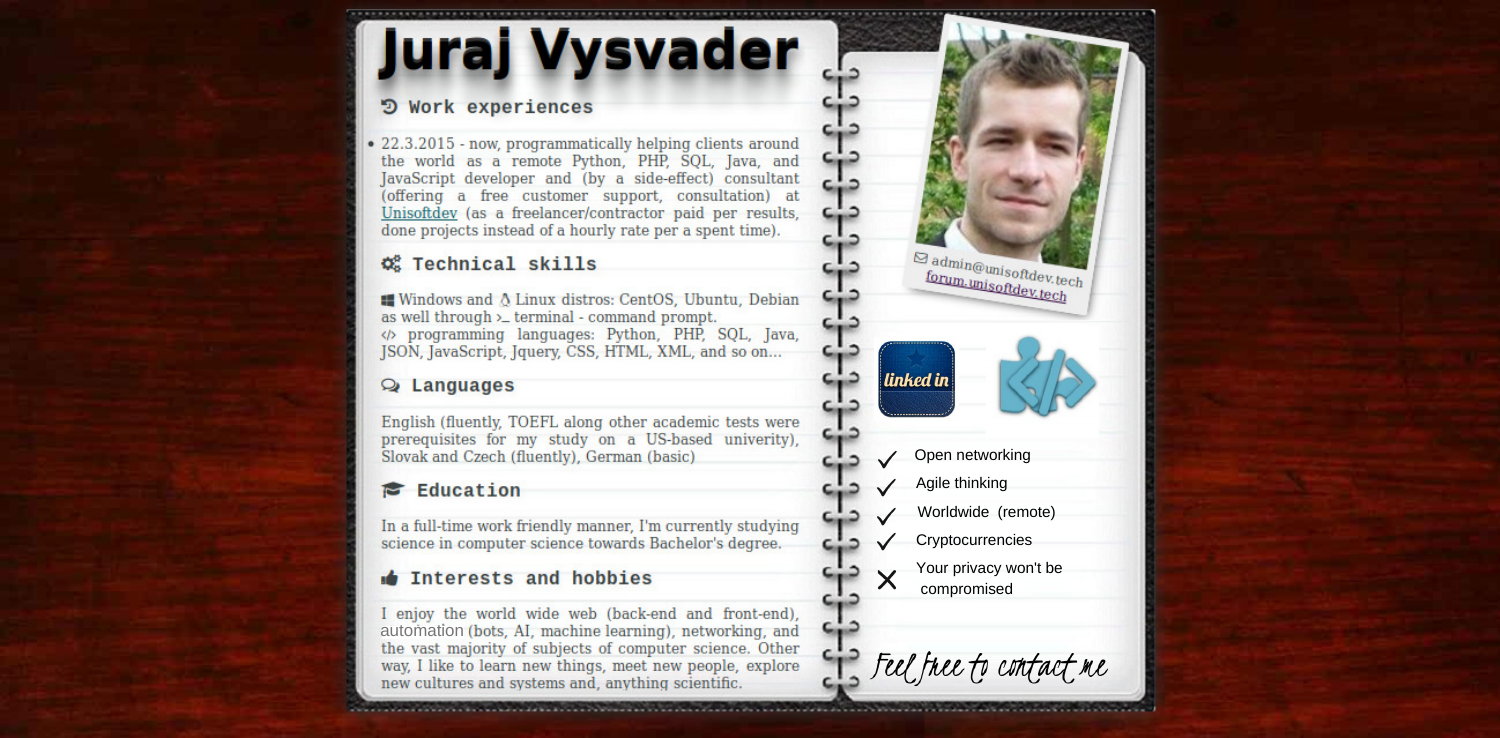## A TALKATIVE COFFEEHOLIC AND OPEN NETWORKER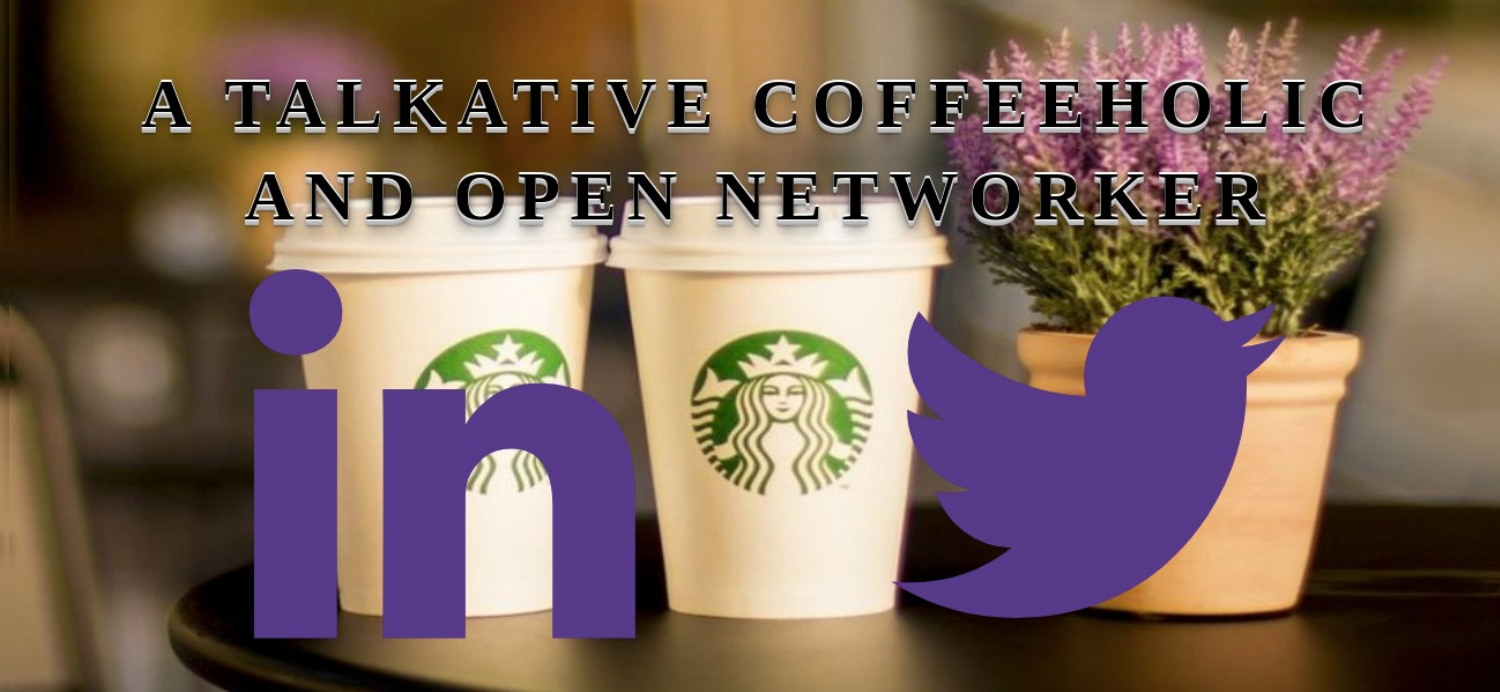# USED IN ~63K PROJECTS

In a pragmatic manner, **[my CMS extensions](https://www.unisoftdev.tech/cms-extensions)** (plugins and themes) had been used by thousands of web developers in thousands of projects including paid projects (according to Google Analytics, the downloads usually happened in working hours/days of visitors' time zones).

They didn't know who I'm and didn't see my charismatic smile, these developers had only seen my code and that it worked... They came, saw, and took. Thanks all (tracked and well documented) thousands of web developers that credited me by using my code in their projects (for example, for someone like you).

## OPEN SOURCE PROJECTS

Like the vast majority of programmers, sometimes, I've spent time on own, personal interests and, subsequently, a part thereof is published as unpaid open-source on GitHub. Here are my **[GitHub](https://github.com/unisoftdev)** repositories. [UNISOFTDEV](https://github.com/unisoftdev) ?

Farthermore, I'm always keen to protect the privacy of my clients and cope with the law related to [data protection](https://www.gov.uk/data-protection).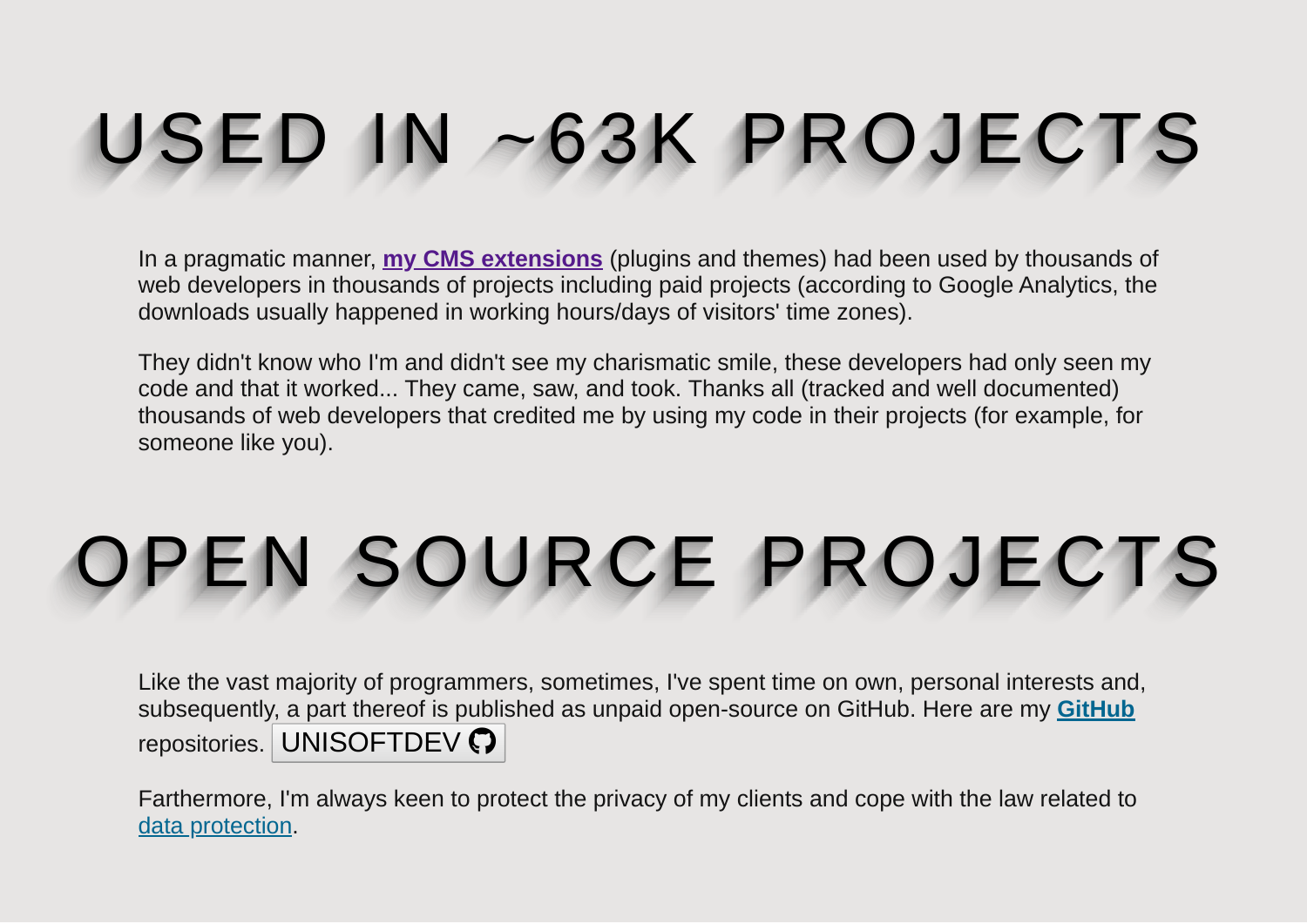

| <b>SERVICE</b>                                                                                                                | <b>TECH STACK</b>                             | <b>CYCLE</b>                  | <b>YEARLY</b><br><b>SAVING</b>                                                                                                            | <b>COMPETITIVE</b><br><b>SUPPLY</b>                                                           | <b>MY PRICES,</b><br>UNISOFTDEV                                                          |
|-------------------------------------------------------------------------------------------------------------------------------|-----------------------------------------------|-------------------------------|-------------------------------------------------------------------------------------------------------------------------------------------|-----------------------------------------------------------------------------------------------|------------------------------------------------------------------------------------------|
| <b>CUSTOMER SUPPORT</b><br>- talking is for free (I don't<br>charge for descriptions of<br>and discussions about<br>products) | Anything that you see<br>offered from me      | Variable                      | Let's talk about it and<br>let's see                                                                                                      | Plenty competitors:<br><b>£Salaries</b>                                                       | $\geq$ £0, free of<br>charge<br><b>Talk to me</b>                                        |
| <b>LINUX SYSTEM</b><br><b>ADMINISTRATION</b><br>(installations, networking)                                                   | Linux (Debian, Red<br>Hat, Ubuntu, CentOS)    | Variable                      | For one example, an<br>installation of a faster<br>(less CPU consuming)<br>software enables to<br>reduce physical<br>infrastructure costs | <b>Enough developers:</b><br>£150 - £250/day                                                  | $>$ from £49<br>(fixed per project, a<br>product of work,<br>not time)<br>Mail me        |
| <b>AUTOMATION &amp;</b><br><b>PYTHON APPS</b>                                                                                 | Python 3.x (and<br>variables)                 | $\sim$ 5 years,<br>upgradable | As an example can be<br>an equivalent of a work<br>worth £80000+ per 7<br>human powers                                                    | The insufficient<br>supply of market<br>demand lifts its<br>market prices:<br>£300 - £800/day | $>$ from £99<br>(fixed per project, a<br>product of work,<br>not time)<br><b>Mail me</b> |
| <b>A SMALL WEB APP</b><br>(can work along with distant<br>CMS or languages)                                                   | Python or Java, SQL,<br>cache, front-end, etc | Variable                      | It can help to scale, save<br>on hosting costs,<br>possible automation                                                                    | Not enough for all<br>the demand of the<br>market:<br>£300 - £600/day                         | $>$ from £49<br>(fixed per project, a<br>product of work,<br>not time)<br><b>Mail me</b> |